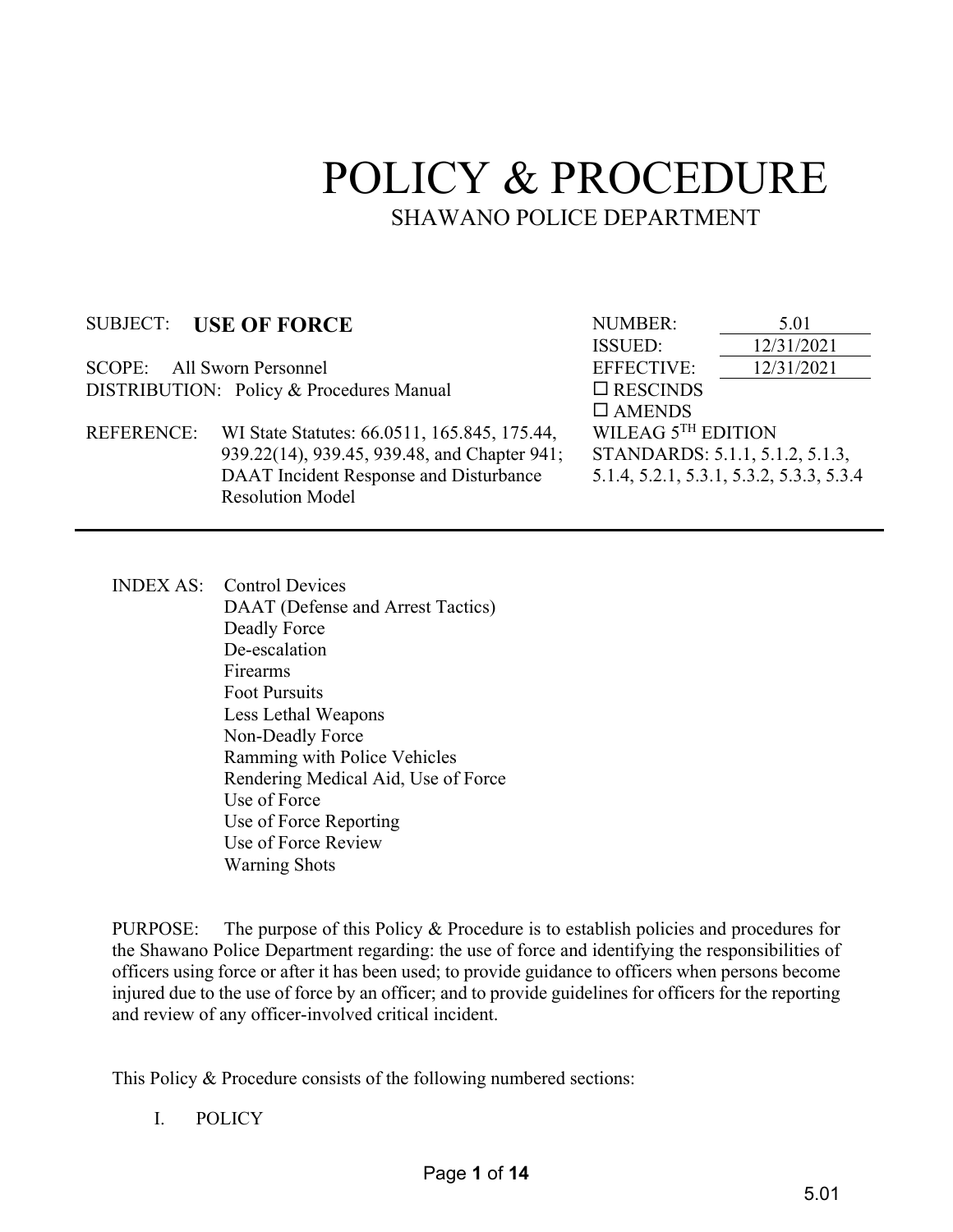- II. DEFINITIONS
- III. DEFENSIVE AND ARREST TACTICS (DAAT)
- IV. USE OF FIREARMS
- V. USE OF VEHICLES BLOCKADES, BARRIERS, AND RAMMING
- VI. USE OF NON-DEADLY FORCE
- VII. USE OF RESTRAINTS
- VIII. FOOT PURSUITS
- IX. RENDERING MEDICAL AID
- X. REPORTING THE USE OF FORCE
- XI. PUBLIC ACCESS TO POLICY & PROCEDURE
- XII. WHISTLEBLOWER PROTECTIONS
- I. POLICY
	- A. It is the policy of the Shawano Police Department that when serving the community, Officers make every effort to preserve and protect human life and the safety of all persons. Officers shall also respect and uphold the dignity of all persons at all times in a nondiscriminatory manner. When using force, Officers are required to act in good faith to achieve a legitimate law enforcement objective. Officers are authorized to use force that is objectively reasonable based on the totality of the circumstances, including: the severity of the alleged crime at issue, whether the suspect poses an imminent threat to the safety of law enforcement officers or others, and/or whether the suspect is actively resisting or attempting to evade arrest by flight. Officers may include in their decision to use this force option, information known to the officer(s) at the time of the incident or conduct or statements by the subject or a prior history of resistive or assaultive behavior.

 A law enforcement officer may use deadly force only as a last resort when the law enforcement officer reasonably believes that all other options have been exhausted or would be ineffective. A law enforcement officer may use deadly force only to stop behavior that has caused or imminently threatens to cause death or great bodily harm to the law enforcement officer or another person. If both practicable and feasible, a law enforcement officer shall give a verbal warning before using deadly force.

- 1. All sworn Officers are required to follow the State of Wisconsin's Law Enforcement Training and Standards' system of Defensive and Arrest Tactics when making all use of force decisions.
- 2. Officers shall use only force that is reasonably necessary to effectively bring an incident under control, while protecting the lives of the officer and others.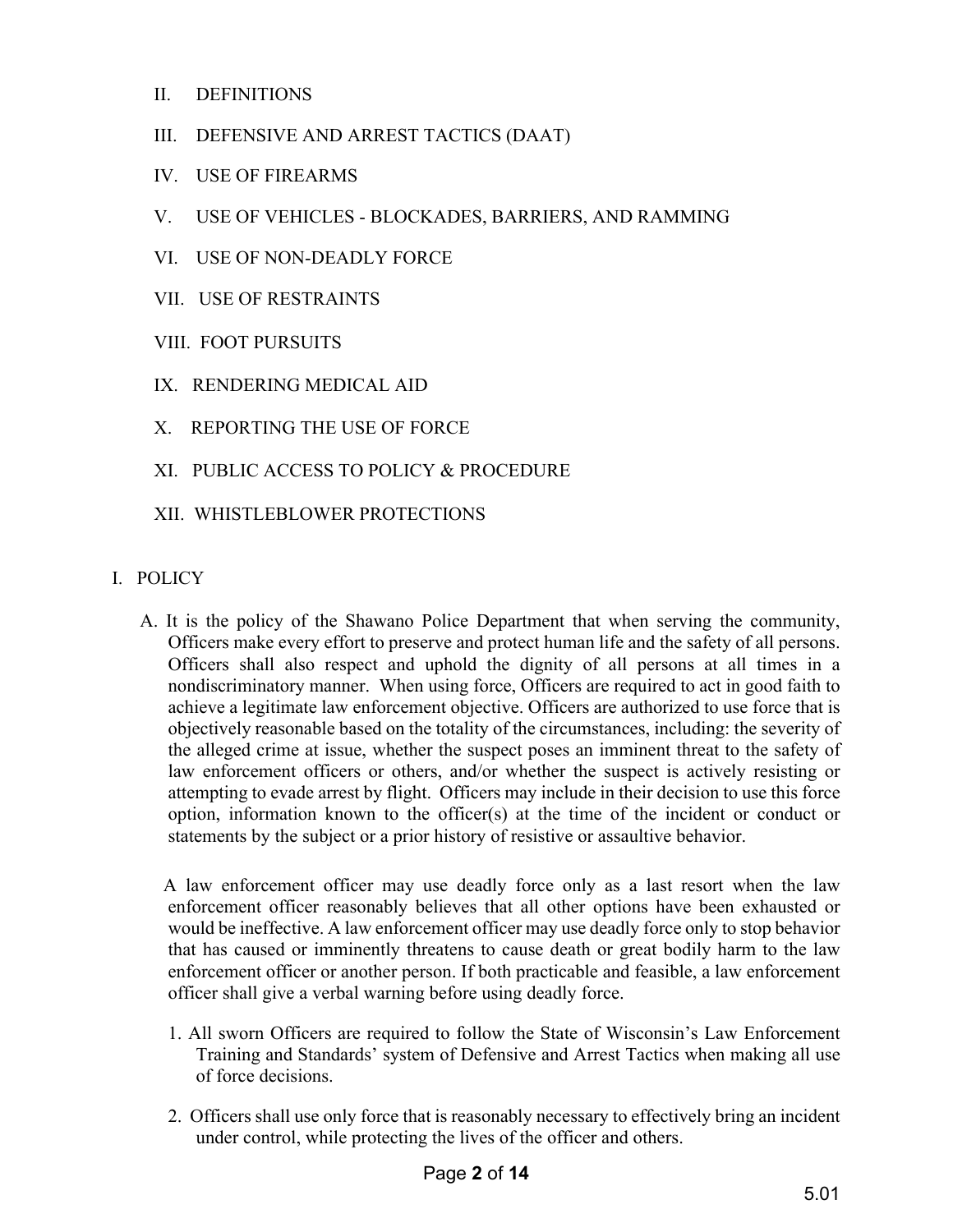- 3. Any person injured through the use of force by one of its officers, shall receive medical aid for such injuries.
- 4. It is the responsibility of any officer who uses physical force or any of the enumerated weapons, items or devices indicated below to complete an Incident Report on the incident involved and to specifically note the circumstances necessitating, and manner of, such use of force.
- 5. All cases where force is used shall be reviewed by the Chief of Police on a documented annual basis.

# II. DEFINITIONS

- A. DEADLY FORCE: The intentional use of a firearm or other instrument, the use of which would result in a high probability of death or great bodily harm.
- B. DEFENSIVE AND ARREST TACTICS (DAAT): A system of verbalization skills coupled with physical alternatives.
- C. DE-ESCALATION- Taking action or communicating verbally or non-verbally during a potential force encounter in an attempt to stabilize the situation and reduce the immediacy of the threat so that more time, options, or/and resources can be called upon to resolve the situation without the use of force or without the reduction of force necessary.
- D. CONDUCTED ENERGY WEAPON (CEW): A less lethal force weapon that causes electro-muscular disruption to a combative, violent, or potentially combative, violent subject. The use of this device is intended to incapacitate the subject with a minimal potential for causing death or great bodily harm.
- E. GREAT BODILY HARM: "Bodily injury which creates a substantial risk of death, or which causes serious permanent disfigurement, or which causes a permanent or protracted loss or impairment of the function of any bodily member or organ or other serious bodily injury." WI State Statute 939.22(14)
- F. NECK RESTRAINT: an action taken by the use of any force or device to the neck area to restrain a person, including but not limited to:
	- 1. Choke Hold means the intentional and prolonged application of force to the throat, windpipe, or carotid arteries that prevents or hinders breathing or blood flow, reduces the intake of air, or reduces blood flow to the head.
- G. NON-DEADLY FORCE: That amount of force which does not meet the definition of deadly force, but which is an amount of force which, in normal circumstances, can cause bodily harm.
- H. POST TRAUMATIC STRESS DISORDER: An anxiety disorder that can result from exposure to short-term severe stress, or the long-term buildup of repetitive and prolonged milder stress.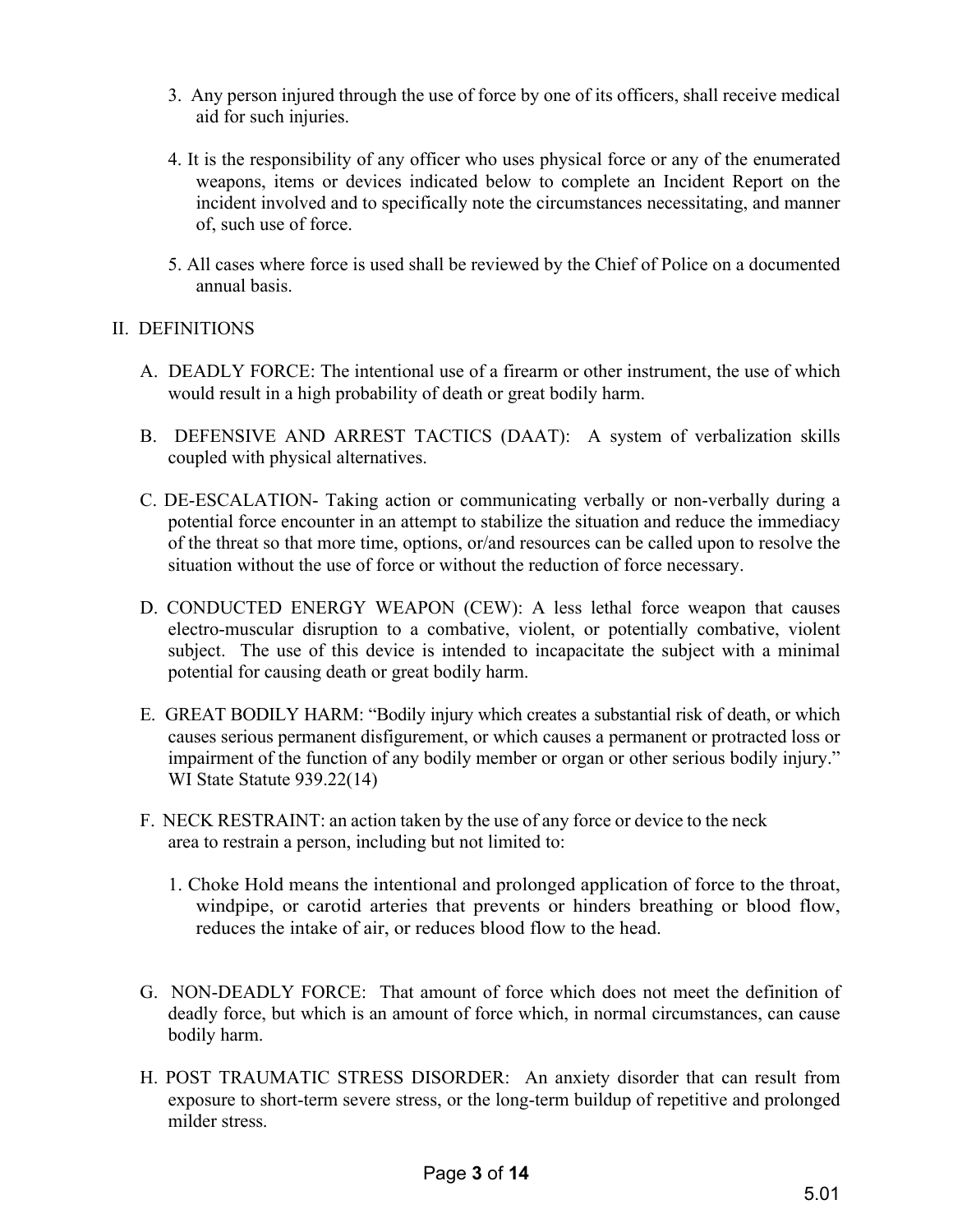I. REASONABLE FORCE: That force which an ordinary, prudent, and intelligent person with the same knowledge of the particular situation as the officer would deem necessary.

# III. DEFENSE AND ARREST TACTICS

A. The Department adopts the Defensive and Arrest Tactics System DAAT). This is a system designed for all police officers for the primary purpose of self-defense.

 This system includes the Incident Response and Disturbance Resolution Models which provide general guidelines that define the degree and type of force to be used in controlling suspects. All Officers shall be trained in the DAAT system per State of Wisconsin Training and Standard Bureau standards.

- 1. An officer shall only use that amount of force which is objectively reasonable to gain control in the performance of his/her law enforcement duties.
- 2. Under no circumstances shall an officer continue to use force (except mere physical restraint) against an individual who has ceased to resist.
- 3. When an individual only offers passive resistance to arrest, the officer shall bodily remove and transport such an individual with as much regard to the individual's safety and welfare as reasonable, practical, and possible.
- 4. When utilizing the Disturbance Resolution Model, the officer must use only that force which is reasonably necessary in reacting to other people's behavior by escalating or de-escalating through the Intervention Options.
- 5. Use of Force Training will be conducted annually and will include various control techniques.
- B. De-escalation
	- 1. The concept of de-escalation involves an officer's use of time, distance, and relative positioning in combination with Professional Communication Skills to attempt to stabilize a situation and reduce the immediacy of threat posed by an individual. The merging of Professional Communication Skills such as Crisis Intervention, and sound tactical positioning can be instrumental in generating the needed time, options, and resources to gain willful cooperation and ensure everyone's safety.
	- 2. DONE- Danger, Overriding Concern, No Progress, and Escape- There are many circumstances in which de-escalation is not applicable to a situation and the Professional Communication Skill concept of DONE offers examples and guidance. The acronym DONE stands for Danger, Overriding Concern, No Progress, and Escape.
		- a) Danger- Something has occurred that negatively effects the commodities of time, distance, and positioning making de-escalation not possible. Ex- When officers are making contact with the subject who is armed with a knife, he suddenly charge the officers forcing them to escalate.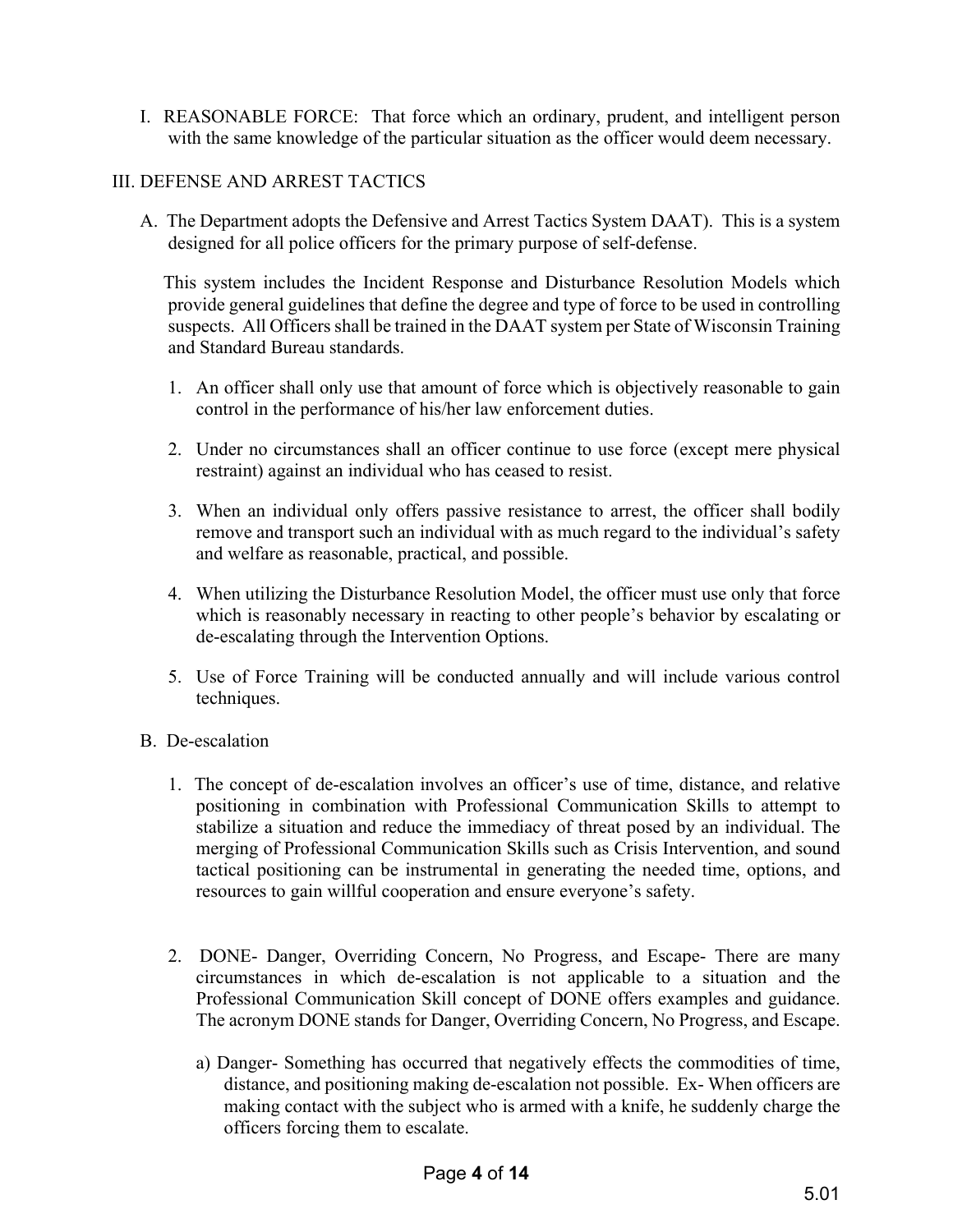- b) Overriding Concern- An event occurred that has changed the priority and has drastically influenced the outcome of this situation and placed officers in a position to use force. Ex-Officers are talking to a subject armed with a knife and an innocent bystander has walked into the situation and the subject's closes the distance with them.
- c) No Progress- Officer's attempts to gain rapport with the subject and it isn't working. Ex- Officers are talking to a suspect who ignores their dialog and closes the distance on them.
- d) Escape- The officers' relative positioning and limited distance does not allow them the ability to regain safe distance and positioning (escape) to continue de-escalation efforts. Ex-The subject moves towards the officers and puts them into a position where they can't escape.
- C. Incident Response Model: all officers shall follow the most current version of the Incident Response Model adopted by the State of Wisconsin DAAT Advisory Committee.
- D. Disturbance Resolution Model: all officers shall follow the most current version of the Disturbance Resolution Model adopted by the State of Wisconsin DAAT Advisory Committee.

### IV. USE OF FIREARMS

- A. Sworn personnel are authorized to carry and use weapons under the authority and powers granted to them by Wisconsin State Statutes and exemptions granted under various statutes found in WI. Statutes: Chapter 941. Officers must also follow the requirements set forth in Policy & Procedure 12.01: Firearms and Ammunition.
- B. Officers may display Department authorized firearms when they have reasonable suspicions to believe that the use of deadly force may be necessary. Officers need not be under attack, but only be reasonably apprehensive that the situation may lead to circumstances outlined in the Use of Deadly Force section of this Order. Department authorized firearms should not be displayed under any other circumstances.
	- 1. This section is intended to allow the officer to have the firearm ready in circumstances such as answering a silent alarm or confronting a suspect whom there is reasonable suspicions to believe may be armed, or any other situation which may cause the officer to have reasonable fear for his/her life.
- C. Whenever safety permits and time allows, officers shall identify themselves and state their intent to shoot prior to using a firearm. Officers are to fire their weapons to stop an assailant from completing a potentially deadly act. The primary target is the central nervous system, to stop the threat and to minimize danger to innocent bystanders.
- D. Firearms shall not be discharged when it appears likely that an innocent person may be injured unless failure to discharge will result in the greater danger exception. The greater danger exception allows you to shoot without target isolation if the consequence of not stopping the threat would be worse than the possibility of hitting an innocent person.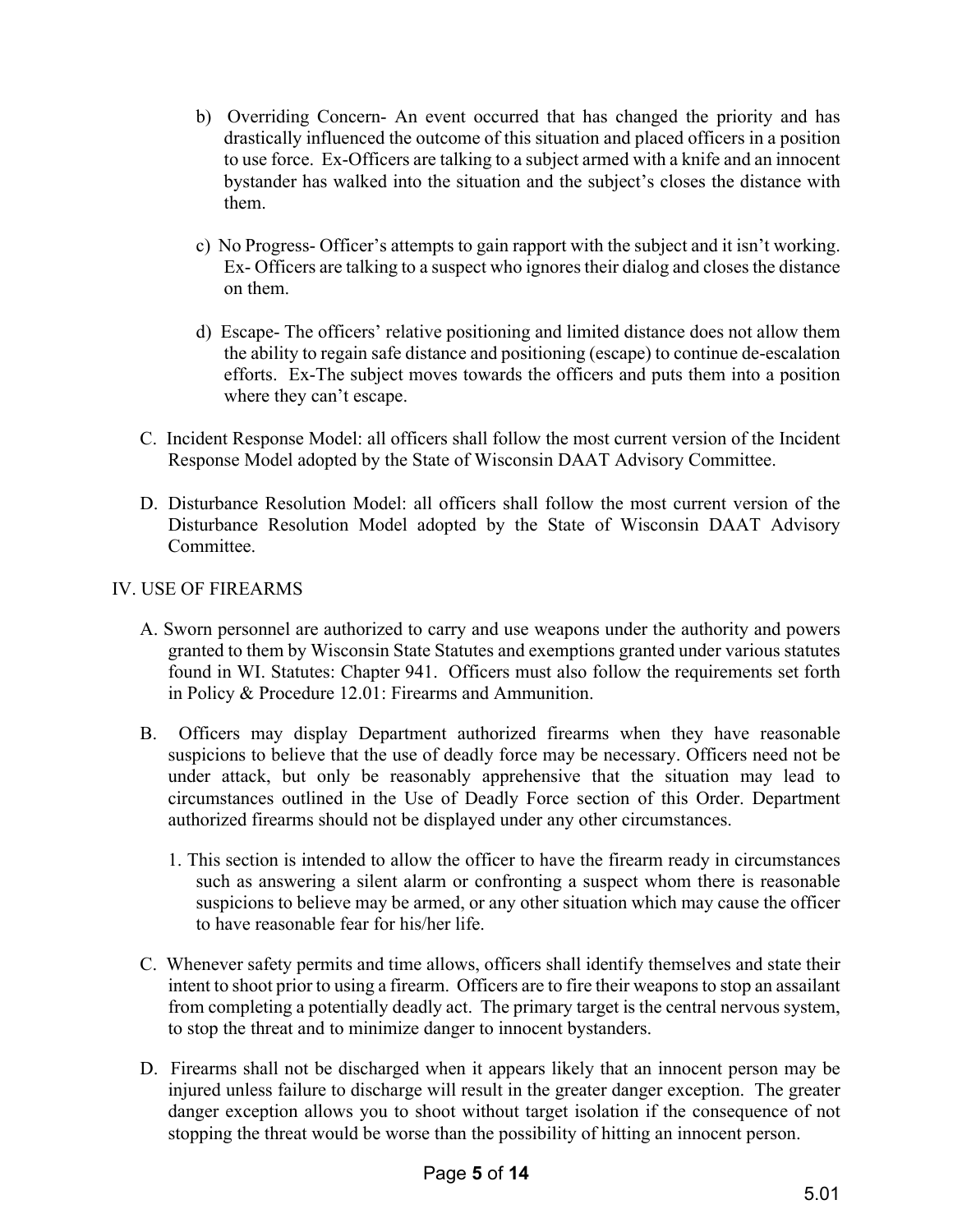- E. A warning shot should not be fired, however if an officer does fire a warning shot, he/she will need to justify the reason(s) for doing so in a written report.
- F. Officers should not discharge a firearm at or from a moving motor vehicle except as the last measure of self-defense of oneself or another, and only then if the officer believes that the suspect has or is intent upon causing death or great bodily harm to oneself or another person.

If this decision is made, consideration must be given to the safety of innocent bystanders and possible innocent passengers in the vehicle.

- G. An officer may also discharge a firearm under the following circumstances:
	- 1. During range practice or competitive sporting events.
	- 2. To destroy an animal that represents a threat to public safety, or as a humanitarian measure where the animal is seriously injured.
- H. Prior to being authorized to carry a firearm on duty for the Department, officers must meet the following three requirements:
	- 1. Officers shall receive training in the safe handling and operation of Department issued and authorized firearms. Officers must demonstrate their understanding of Department Policy & Procedures and state laws pertaining to deadly weapons and the use thereof.
	- 2. Officers must be certified by the State of Wisconsin in the use of firearms.
	- 3. Officers must qualify with a Department Range Officer.
- V. USE OF VEHICLES-BLOCKADES, BARRIERS, AND RAMMING
	- A. The following may only be employed by an officer if, and only if, the use of deadly force would be authorized:
		- 1. The use of blockades or roadblocks constructed by placing obstacles (including but not limited to police vehicles) of such density and mass upon a roadway that any vehicle colliding with them would be so severely decelerated that its occupants would likely suffer death or serious injury.
		- 2. Ramming of a suspect/evader vehicle by a police vehicle.
		- 3. Forcing a suspect/evader off the roadway or highway and/or into another object by the use of a police vehicle.
		- 4. Also refer to Policy & Procedure 6.03: Vehicle Pursuits.

# VI. USE OF NON-DEADLY FORCE

A. An officer shall use only the amount of force that is reasonably necessary to perform his/her duties. The amount of force which may be employed is determined by the circumstances of a situation, including, but not limited to: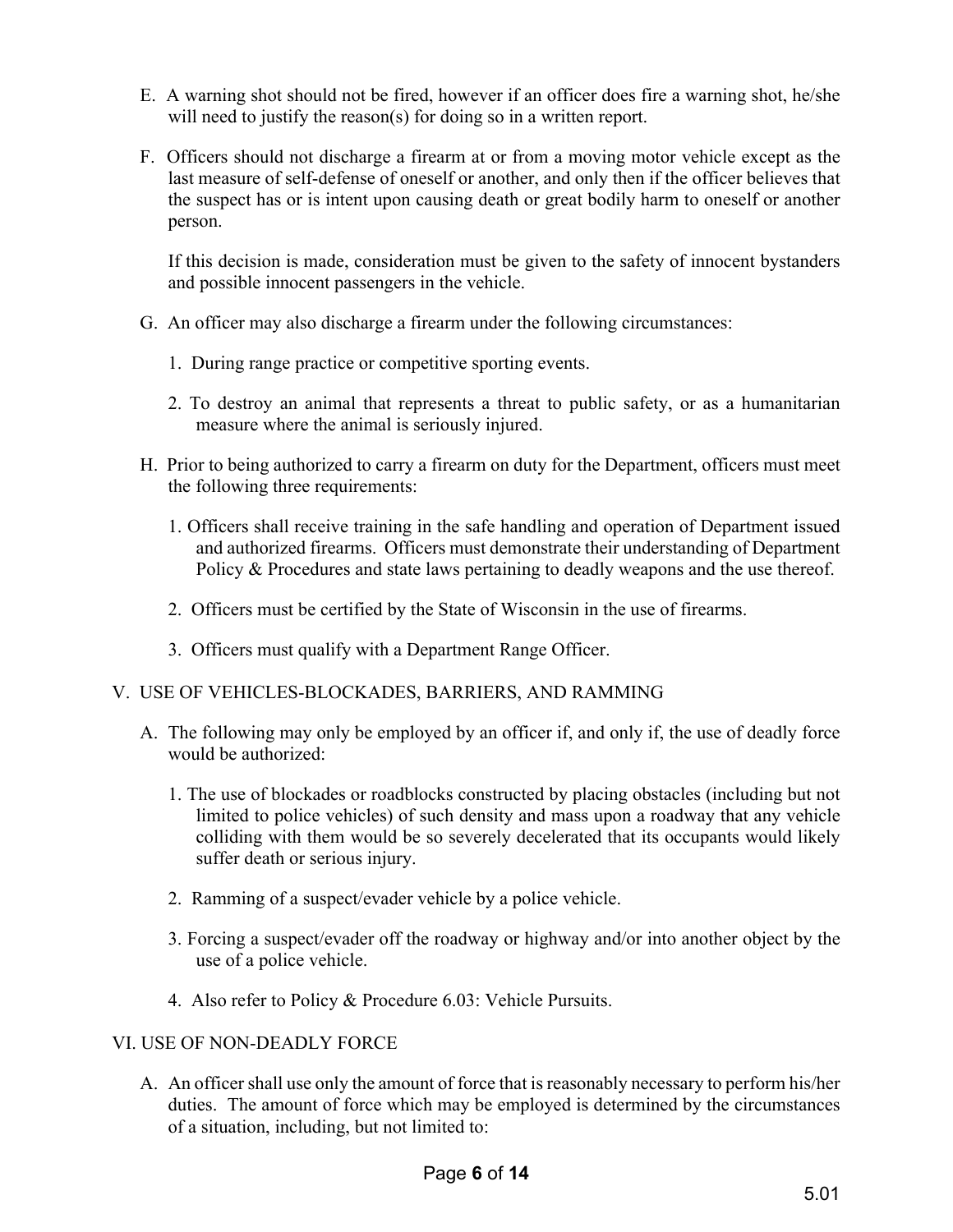- 1. The nature of the incident of offense.
- 2. The behavior of the subject against whom force is to be used, actions by third parties who may be present.
- 3. Physical conditions.
- 4. The feasibility or availability of alternative actions.
- B. The reasonableness of the force used will be judged in the light of the circumstances as they appeared to the officer at the time he/she acted, and not as they appear from a subsequent, more thorough knowledge of the circumstances.
- C. Under no circumstances may an officer continue to use force (except for physical restraint) against an individual who has ceased to resist, escape, or otherwise violate the law.

 The officer making an arrest has the right to use only that amount of force reasonably necessary to affect the arrest and maintain control of the arrested individual.

- D. Officers may use reasonable force to:
	- 1. Overcome an offender's resistance to or threat to resist a lawful arrest.
	- 2. Prevent the escape of an offender or arrested person.
	- 3. Protect a third person from bodily harm or death.
	- 4. Protect himself/herself from bodily harm or death.
- E. When an individual offers only passive resistance to arrest, an officer shall take such person into custody and transport such individual with as much regard to the individual's safety and welfare as is reasonable, practical and possible.
- F. Officers shall not mistreat persons who are in their custody. Officers shall handle such persons in accordance with the law and Department policies. The use of excessive and unwarranted force or brutality will not be tolerated under any circumstances and may subject the officer to disciplinary action.
- G. An officer who witnesses another officer using force in excess of that permitted by law, training, WI. State Statue 175.44, and/or this Policy & Procedure must intervene and stop the prohibited use of force when circumstances are such that it is safe for the Officer to intervene. The officer shall also report such use of force to a supervisor immediately or as soon as practical. If the offending officer is their supervisor then the reporting officer will report the incident to the next supervisor in the chain of command.

 Subsequent written notification to the Chief of Police shall be made prior to the end of shift and include the date, time, and place of the occurrence, the identity if known, and description of the participants, and a description of the events and the force used.

H. Use of Less Lethal Weapons. Refer to Policy & Procedure 5.02: Use of Less Lethal Weapons.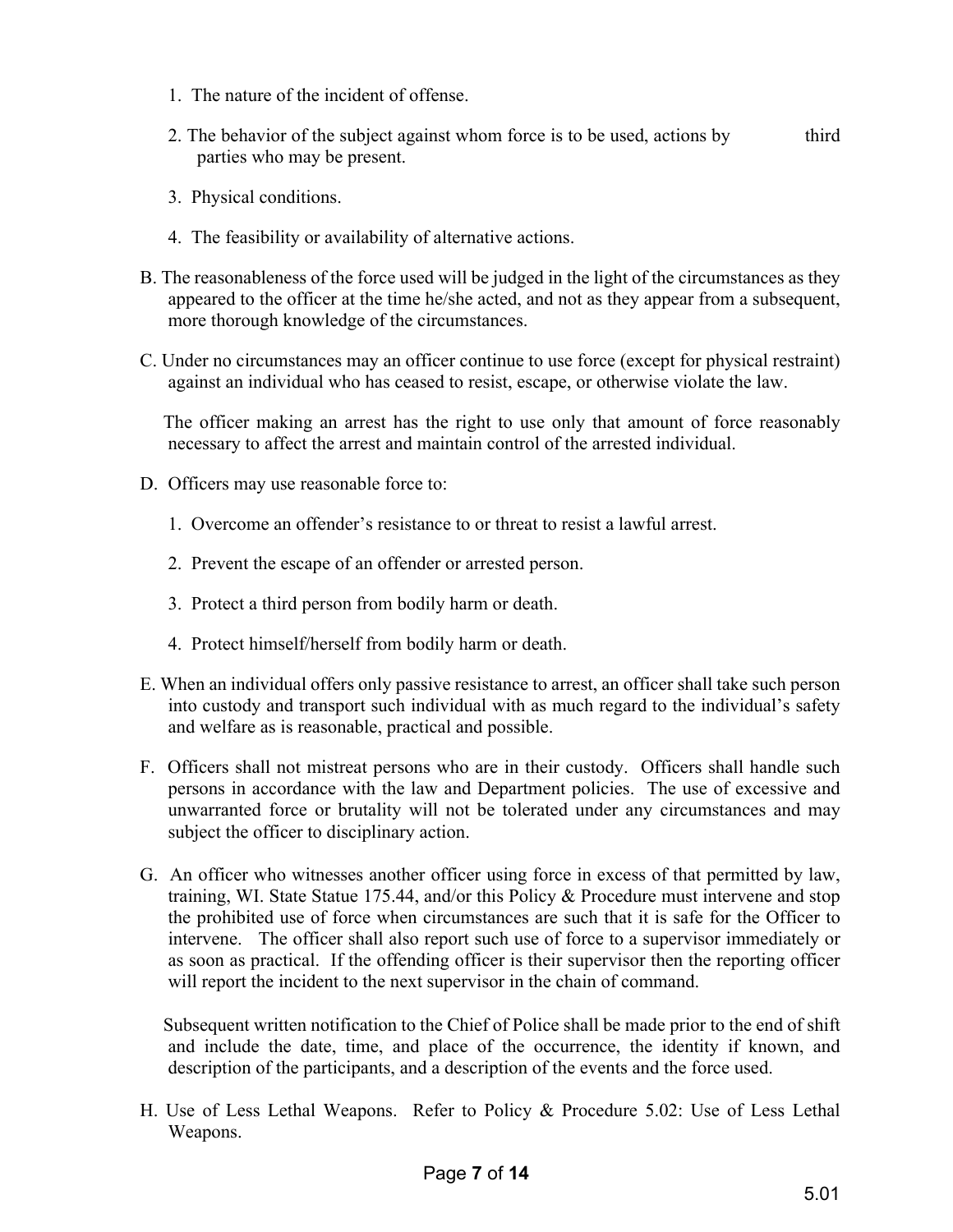- I. Use of Force to Enter Private Property (Also refer to Policy & Procedure 1.10: Arrest Procedures).
	- 1. In lawfully entering the land of another to make a felony arrest (not for a misdemeanor or ordinance arrest), an officer may use force reasonably believed necessary against persons on that land. An officer may use force to break and enter a fence, enclosure dwelling or other building.
	- 2. Prior to forced entry into a building, the officer should knock on the door announcing that he/she is a police officer unless such announcement is known to be futile.

 He/she should announce that he/she is there to make an arrest and demand that the person inside open the door. Only after a reasonable period of time should the officer enter the door without it being opened from the inside. If an officer does break in, he/she should try to do as little damage as possible.

- 3. There are exceptions to the above policies where police officers may enter without announcement and demand to make a lawful arrest. This occurs when an officer has good reason to believe that an announcement may:
	- a) Help the suspect to escape.
	- b) Endanger persons.
	- c) Result in the destruction of evidence.
- 4. When executing a search warrant, officers should first secure the area, and then enter the property.

#### VII. USE OF RESTRAINTS

- A. It should be understood that for the protection of both the person being restrained and the officer, use of restraints, such as handcuffs, reduces the likelihood of a struggle resulting in a possible injury to the offender, the officer, or both.
- B. An officer may use restraining devices in order to:
	- 1. Maintain control of subject.
	- 2. Prevent escape.
	- 3. Protect him/her or others.
- C. An officer should never use restraining devices as punishment.
- D. The use of neck restraints by personnel of the Shawano Police Department is prohibited unless the situation requires the use of deadly force that would be justified.
- E. It is the policy of the Department that *all persons placed in protective custody or under*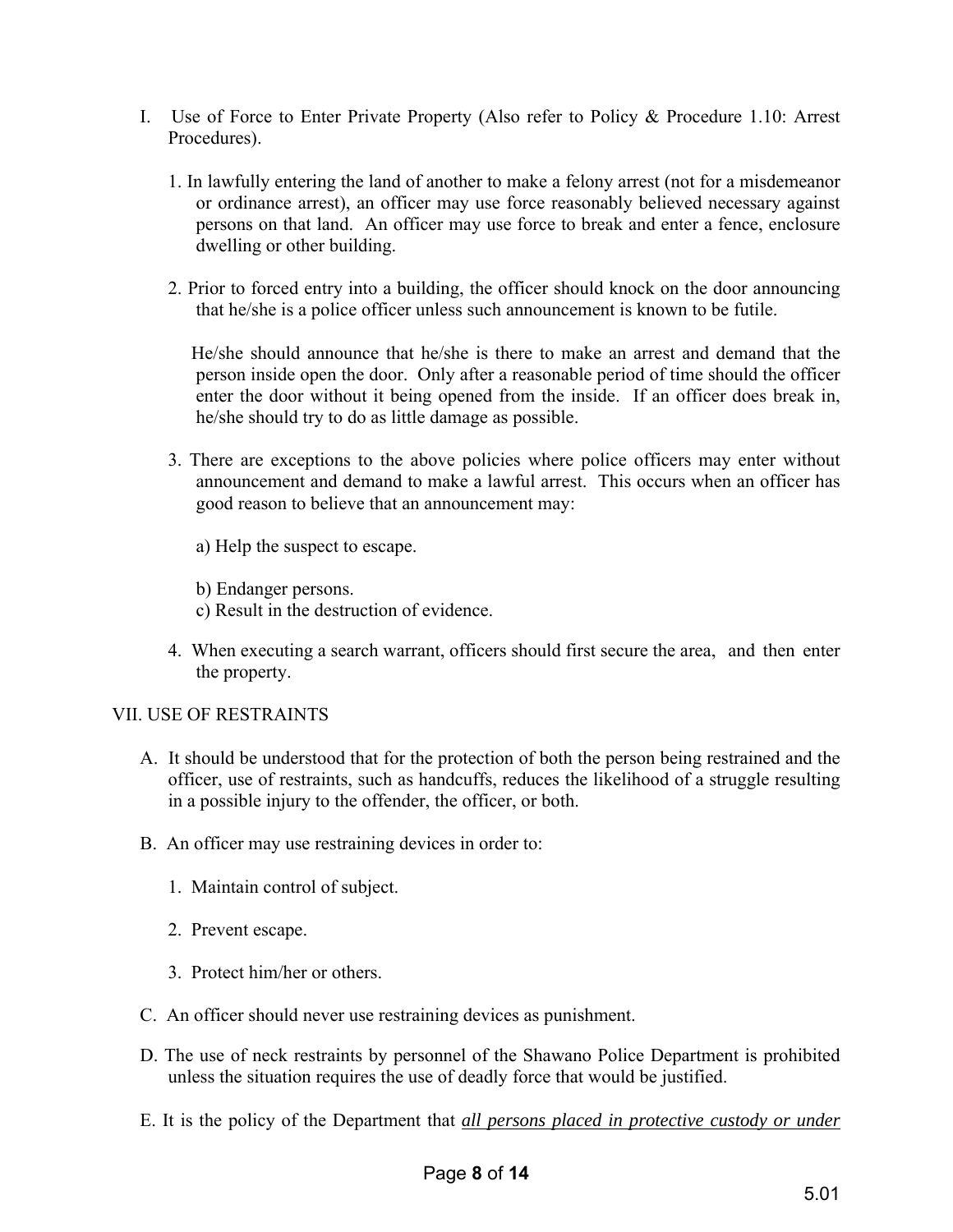*arrest* shall be properly handcuffed, except in the case of cooperative, non-threatening persons, where such decision shall be at the officer's discretion.

- F. It is the policy of the Department to use handcuffs or restraining devices during all transportation, except in the case of cooperative, non-threatening persons, where such decision shall be at the officer's discretion. The following use procedures are provided:
	- 1. The officer should use Departmentally-approved restraints.
	- 2. Handcuffs should be applied to the person's wrists behind his/her back unless not physically possible, or other factors exists, such as:
		- a) Other restraining equipment is in use, i.e., belly chains.
		- b) Conditions exist that make it unreasonable or impossible to place handcuffs behind the subjects back. In all such cases the officer should detail in his/her written report the unusual circumstances that existed and what alternative restraining device or techniques was used.
	- 3. Handcuffs should be double-locked upon placement on the person in order to negate any attempted tampering by the person and to assure that accidental tightening of the cuffs cannot occur.
	- 4. Handcuffs should be closed to a firm contact with offender's skin, but not so tightly as to produce pain, although one may expect comments as to discomfort.
	- 5. Handcuffs should not intentionally be closed so tightly as to cause physical injury to the person.
	- 6. Handcuffs (or any other restraining device) should be removed from the person upon arrival at a secure area within the Department, or upon transfer of custody to a responsible party. This procedure will not be affected should such removal be likely to result in physical harm to the offender, officers, or other person.
	- 7. Handcuffs should not be used when it appears likely that the person's wrists or hands are too small, or for some other reason which would negate the restraining effects of handcuffs. In such circumstances, flex cuffs or other restraints will be used.
	- 8. *The use of handcuffs should not be viewed as an absolute provision of safety.* Officers should continue to exercise all due care as to the safety and custody of prisoners.
- G. Handcuffing Prisoners Being Transported.
	- 1. *Prior* to any transportation of persons in custody, they should be searched for weapons.
	- 2. Subjects should be handcuffed behind the back. The following factors, among others, may be taken into consideration in choosing alternate means of restraints: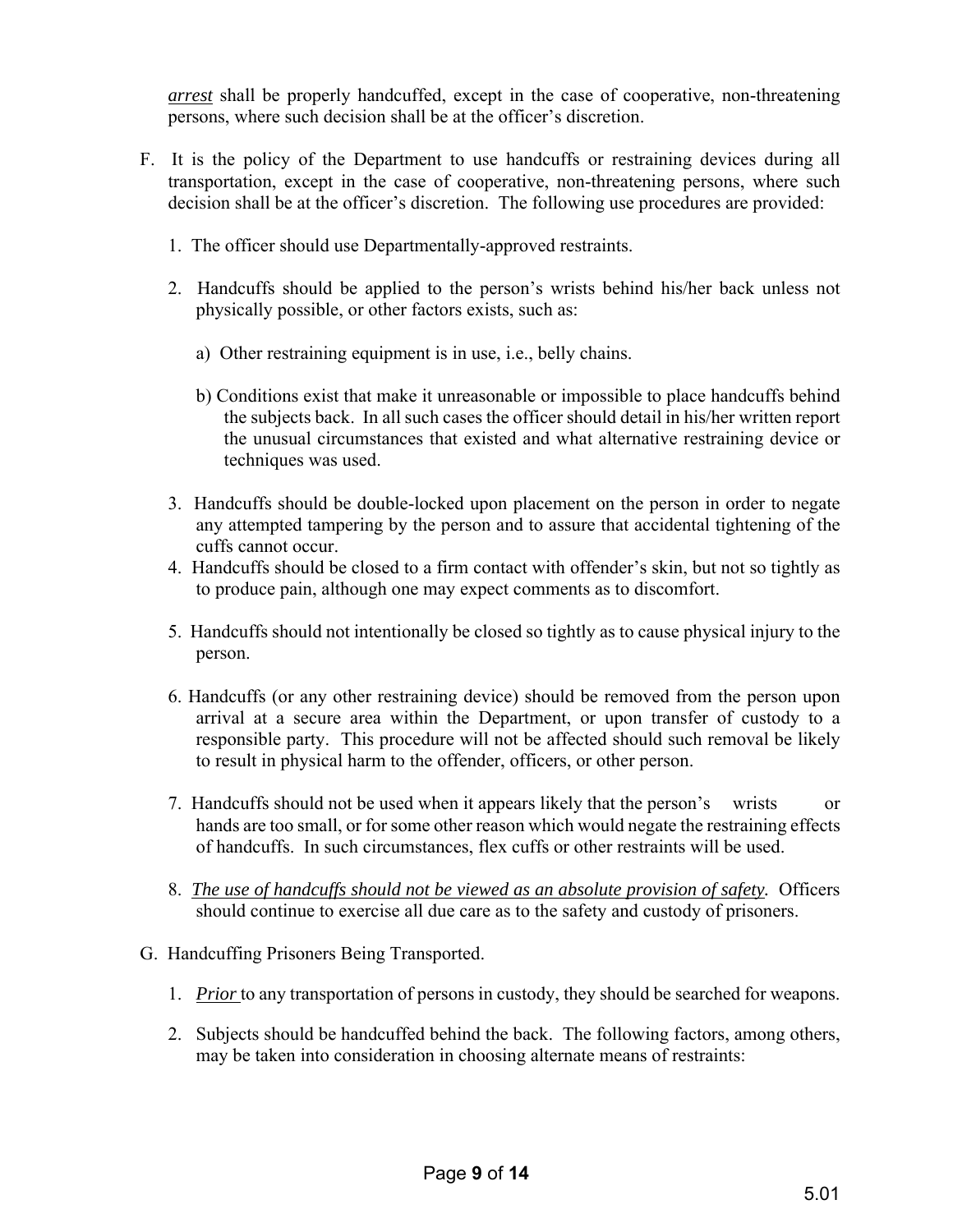- a) Other restraining equipment is in use, i.e., belly chains. Handcuffs may be used in front of the body when the prisoner is wearing a garment with a belt through which the handcuffs may be laced to securely pin the hands to prevent flailing about.
- b) Conditions exist that make it unreasonable or impossible to place handcuffs behind the subjects back. In all such cases the officer should detail in his/her written report the unusual circumstances that existed and what alternative restraining device or techniques was used.
- 3. Prisoners should be placed in a police vehicle so that seat belts may be secured about the prisoner in order to enhance their safety during transportation. Also refer to Policy and Procedure 7.01: Search/Transport of Detainees.
- 4. *The use of handcuffs should not be viewed as an absolute provision of safety.* Officers should continue to exercise all due care as to the safety and custody of prisoners.
- H. Exceptions to Handcuff Requirements.
	- 1. Officers should always handcuff unless the officer can articulate exceptional circumstances. Officer discretion may be used in the following circumstances when deciding not to handcuff.
	- 2. Persons who are temporarily incapacitated, such as by a serious wound to the lower arms, hands, etc. or a woman in an advanced stage of pregnancy, etc.
	- 3. Juveniles who are either very young, or whom the officer has personal knowledge of, and as such, determines that the use of handcuffs is not an appropriate action.
	- 4. All officers shall receive defensive tactics training in accordance with Wisconsin Training and Standards guidelines.

# VIII. FOOT PURSUITS

- A. An officer's decision to pursue on foot shall be made with an awareness and appreciation for the risk to the officer and others who may be exposed. In deciding whether to initiate or continue a foot pursuit, officers shall also consider the following risk factors:
	- 1. The severity of the incident and/or offense to which the officer is responding.
	- 2. Officer/suspect factors regarding skill level, age, size, and strength of the fleeing suspect.
	- 3. Availability of immediate assistance.
	- 4. Geography familiarization and orientation.
	- 5. The necessity of the pursuit based upon whether the identity of the suspect is known or can be determined permitting apprehension at a later time.
	- 6. Whether the person being pursued poses a threat or harm to the public beyond the act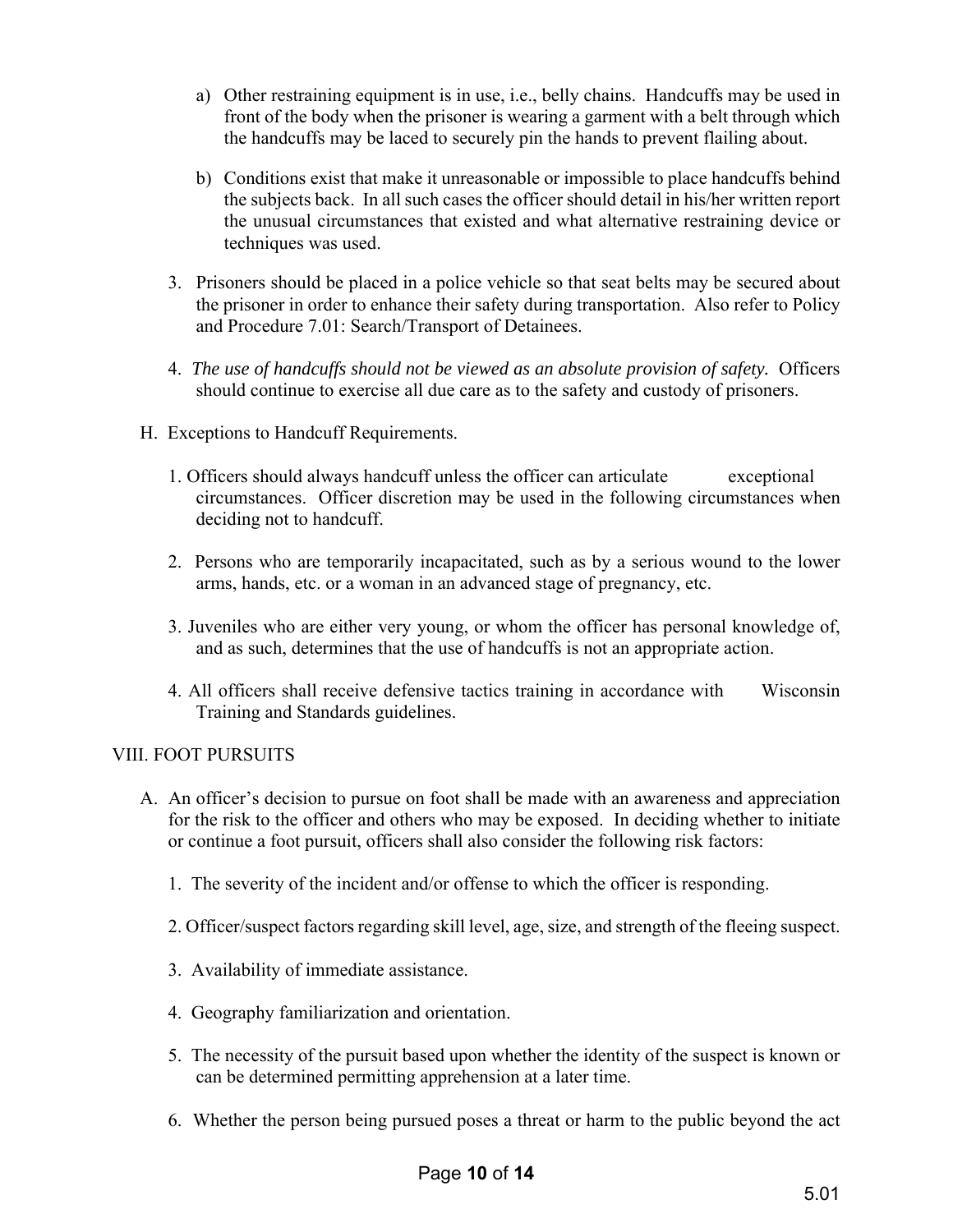of fleeing the officer, if not immediately apprehended.

- 7. When the foot pursuit enters a building, structure, confined spaces, wooded or otherwise isolated areas without sufficient backup; the officer should consider setting up a perimeter and waiting for additional officers.
- 8. Consider perimeter and await back-up officers.
- B. The foot pursuit should be discontinued when the following risk factors develop:
	- 1. The threat of harm to the officer or the fleeing suspect outweighs the necessity for immediate apprehension.
	- 2. Inability to maintain radio contact with communications center.
	- 3. Riotous or unsafe environment.
	- 4. Identity of fleeing suspect is obtained.
	- 5. Termination of pursuit is directed by a supervisor.

#### IX. RENDERING MEDICAL AID

- A. Treatment of Persons Injured Through the Use of Force
	- 1. Persons subject to the use of force shall be observed to detect obvious changes in their physical or mental condition and administer first aid if required.
	- 2. Summon appropriate medical aid, if necessary.
	- 3. If necessary, or requested by the injured subject, the injured person/s is/are to be transported by ambulance to the most quickly acceptable medical facility for proper treatment.
	- 4. During the time awaiting treatment and during the treatment activities, the officer should maintain security.
	- 5. The injured person is to remain handcuffed during treatment unless the handcuffs interfere with such treatment. Should medical treatment require removal of handcuffs, the officer should request that restraints be used by hospital personnel.

 If medical treatment requires the removal of handcuffs and hospital restraints are not authorized or utilized, the officer/s should maintain close physical proximity to the subject and determine the appropriate level of control and/or restraint use with hospital personnel and security staff based on officer/subject factors, degree of subject's injuries, the possibility of behavior changes of intoxicated and/or drug impaired subjects, and the subject's level of cooperation with officers and hospital personnel.

6. The officer is to remain with the injured person at all times during the hospital stay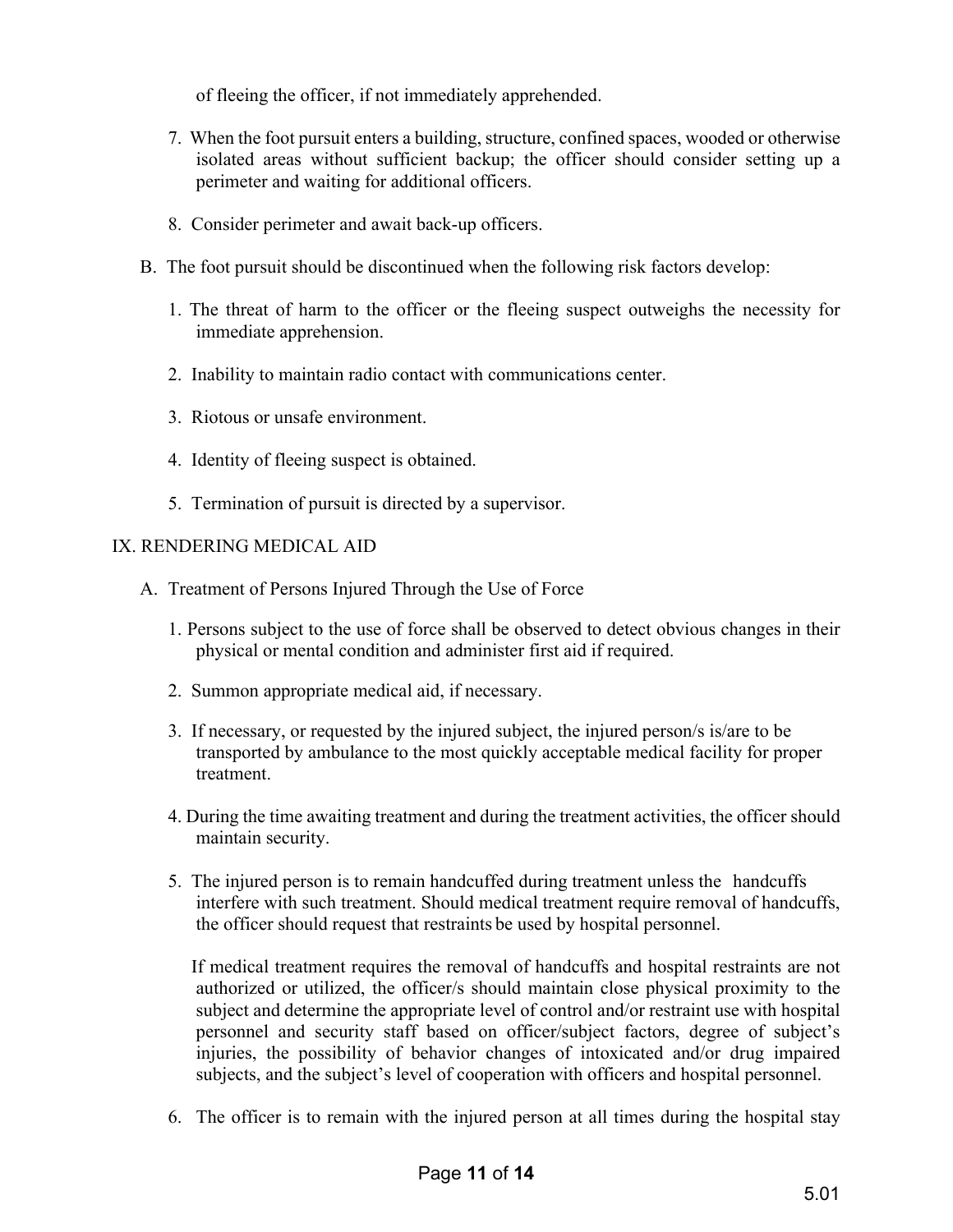unless the injury is so serious that escape is not physically possible.

- 7. If it is determined that the injured person needs to be admitted to the hospital for additional treatment or a hospital stay, the officer will contact his/her immediate supervisor and coordinate efforts with hospital personnel in order to determine what level of monitoring will be required.
- 8. If the injured person is to be released from the Emergency Department following medical evaluation and treatment the officer will notify the appropriate detention facility of the nature of the subject's injuries as well as providing them with any medical discharge instructions or paperwork, if applicable.

# X. REPORTING THE USE OF FORCE

- A. A report will be required when any an officer is forced to use any of the following:
	- 1. Firearms: discharging or pointing of any firearm.
	- 2. Conducted Energy Weapon (CEW).
	- 3. Baton or kinetic energy impact projectiles: use in striking, blocking or pushing of any person.
	- 4. Chemical agents: use of any chemical agent.
	- 5. Physical force: striking, punching, pushing or restraining any person.
	- 6. Oleoresin capsicum: use of any pepper gas aerosol.
- B. The officer involved shall orally advise his/her supervisor of the use of force and the underling facts justifying his/her use of force as soon as possible.
- C. The officer involved shall make a written report/statement as to the underlying facts and the reasonableness, as perceived by the officer, justifying his/her use of force.
- D. If the discharge of the weapon or use of force causes injury or death or great bodily harm, the supervisor shall notify the Chief of Police or designee as soon as possible.
- E. The supervisor, as soon as possible during the investigation, shall forward all reports of the investigation to the Chief of Police.
- F. A Firearms Discharge Report shall be completed regarding any incident involving the intentional or accidental discharge of a firearm, except on an approved firearms range for the purpose of firearms practice, training, competition, qualification or legal hunting purposes.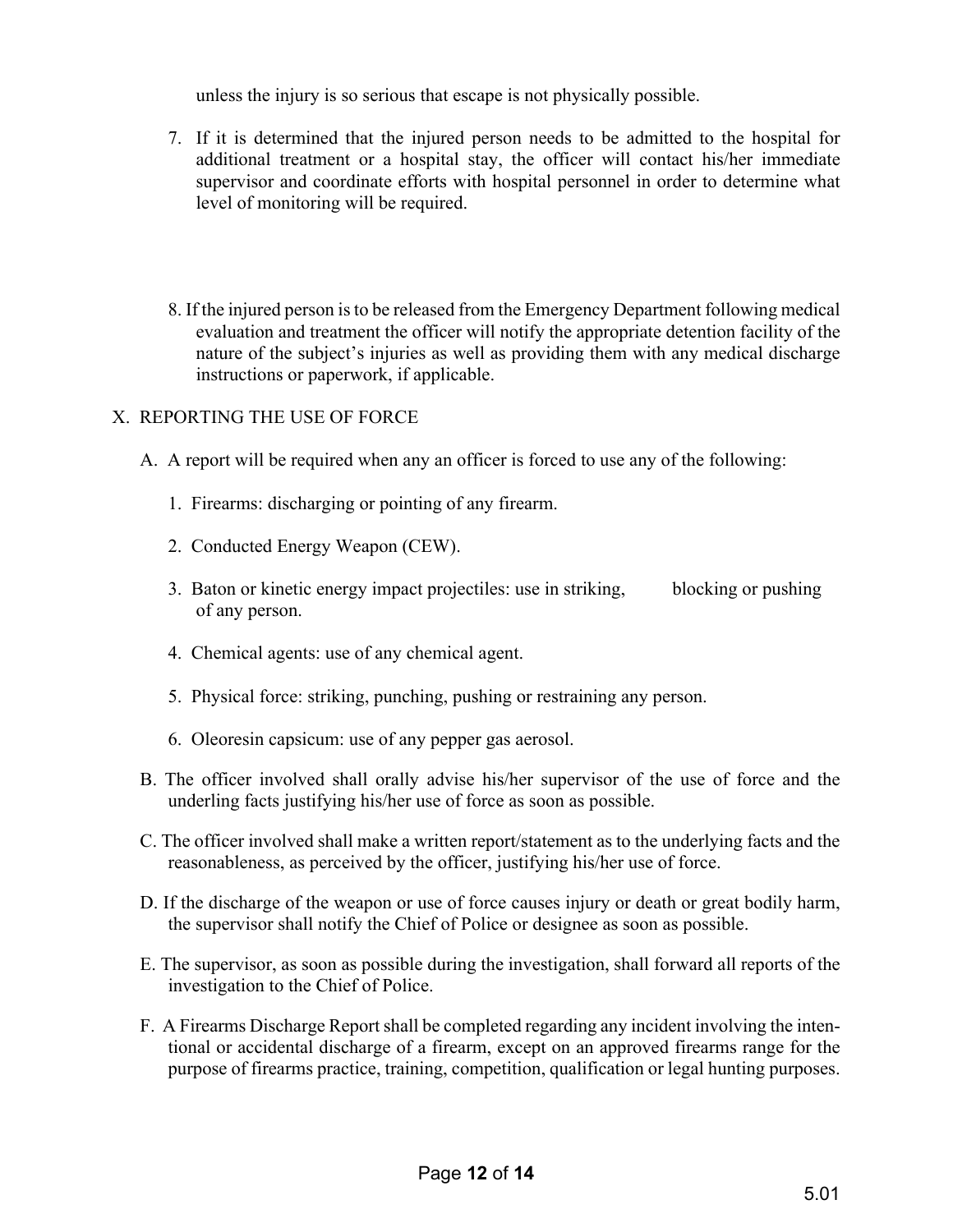- G. Whenever an officer uses force in the performance of his/her duty, he/she shall indicate in the report of the incident the use of the force and the circumstances and justification for its use.
- H. All use of force reports shall be forwarded to the lead DAAT instructor and a copy will be filed with the Chief or designee.
- I. Post use of force removal from duty.
	- 1. An officer(s) whose actions or use of force results in a death or serious physical injury shall be placed on administrative leave or desk duty by the Chief of Police or his/her designee during the investigation of the incident and/or until such time as the incident investigation or administrative review is completed.
		- a) The officer shall be available for Departmental interviews and statements regarding the incident and subject to recall to duty.
- J. Post use of force review
	- 1. At least once every year the Chief or designee shall conduct a documented review of the use of force reports to determine any policy issues, training or weapons/equipment deficiencies, or disciplinary matters that require attention or any type of future action.
- K. The Department will forward information related to the National Use-Of-Force Data Collection-FBI program to the Wisconsin Department of Justice. Additional information regarding this program can be found at the Wisconsin DOJ, Bureau of Justice Information and Analysis.
- 1. In addition, the Department shall supply additional information regarding the use of force to the Wisconsin Department of Justice, in their format that is specific to the language in Wisconsin State Statute 165.845.

# XI. PUBLIC ACCESS TO POLICY & PROCEDURE

- A. Pursuant to WI State Statute 66.0511(2), the Department shall:
- 1. Make this Policy & Procedure publicly available on a web site maintained by the Department, or if the Department does not maintain its own site, on a web site maintained by the municipality over which the Department has jurisdiction.
	- a) If the Policy & Procedure is changed, the Department shall ensure the web site displays the updated information as soon as practically possible but no later than one year after the change is made.
- 2. Prominently display a means of requesting a copy of this Policy & Procedure. If a person requests a copy, the Department shall provide a current copy free of charge as soon as practically possible but no later than 3 business days after the request is made.

# XII. WHISTLEBLOWER PROTECTIONS